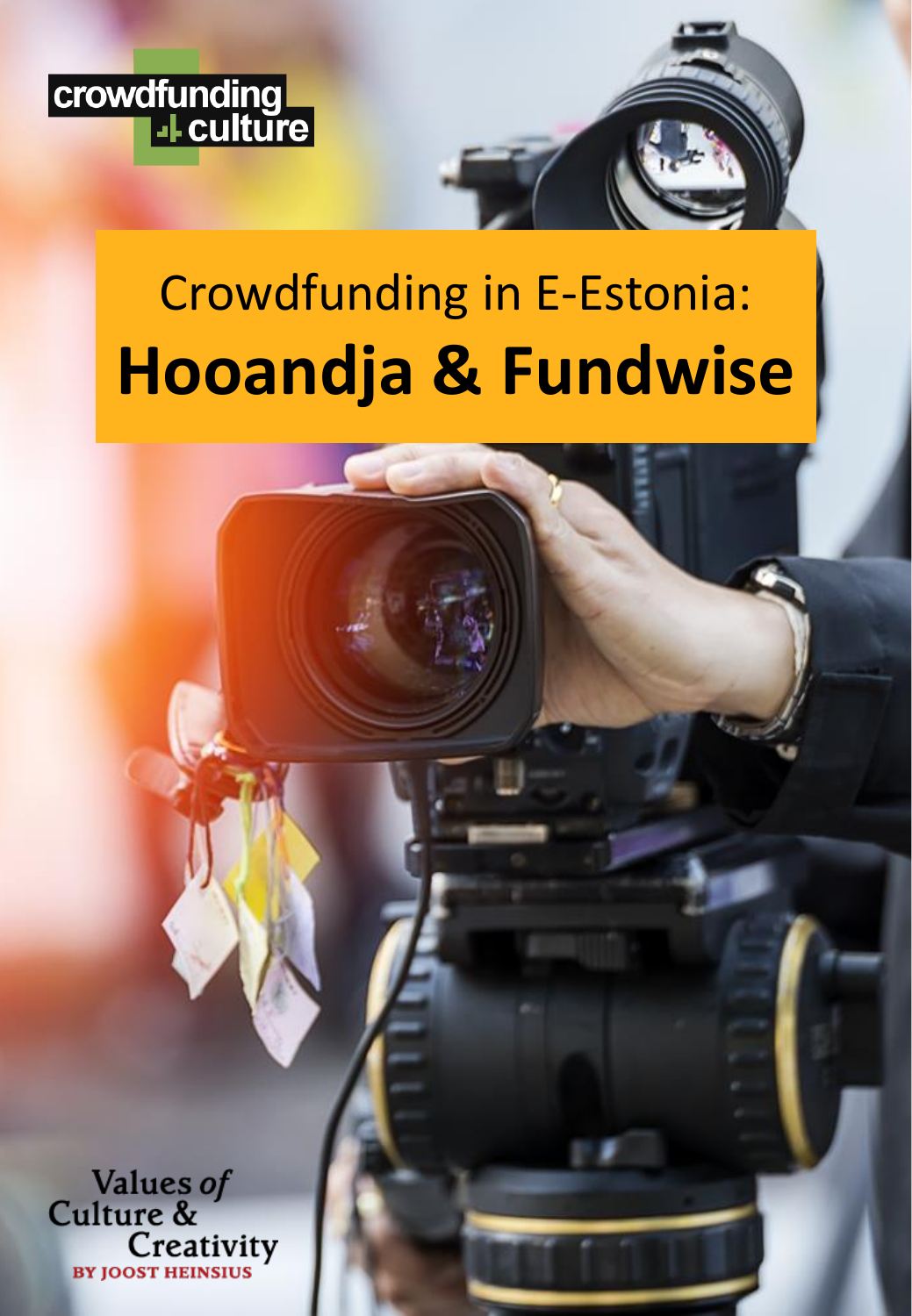

| <b>Name of platform</b>   | Hooandja        | <b>Fundwise</b> |
|---------------------------|-----------------|-----------------|
| <b>Geographical focus</b> | Estonia         | Estonia         |
| <b>Active since</b>       | 2012            | 2015            |
| <b>Crowdfunding model</b> | Reward based    | Equity          |
| <b>Platform website</b>   | www.hooandja.ee | www.fundwise.me |

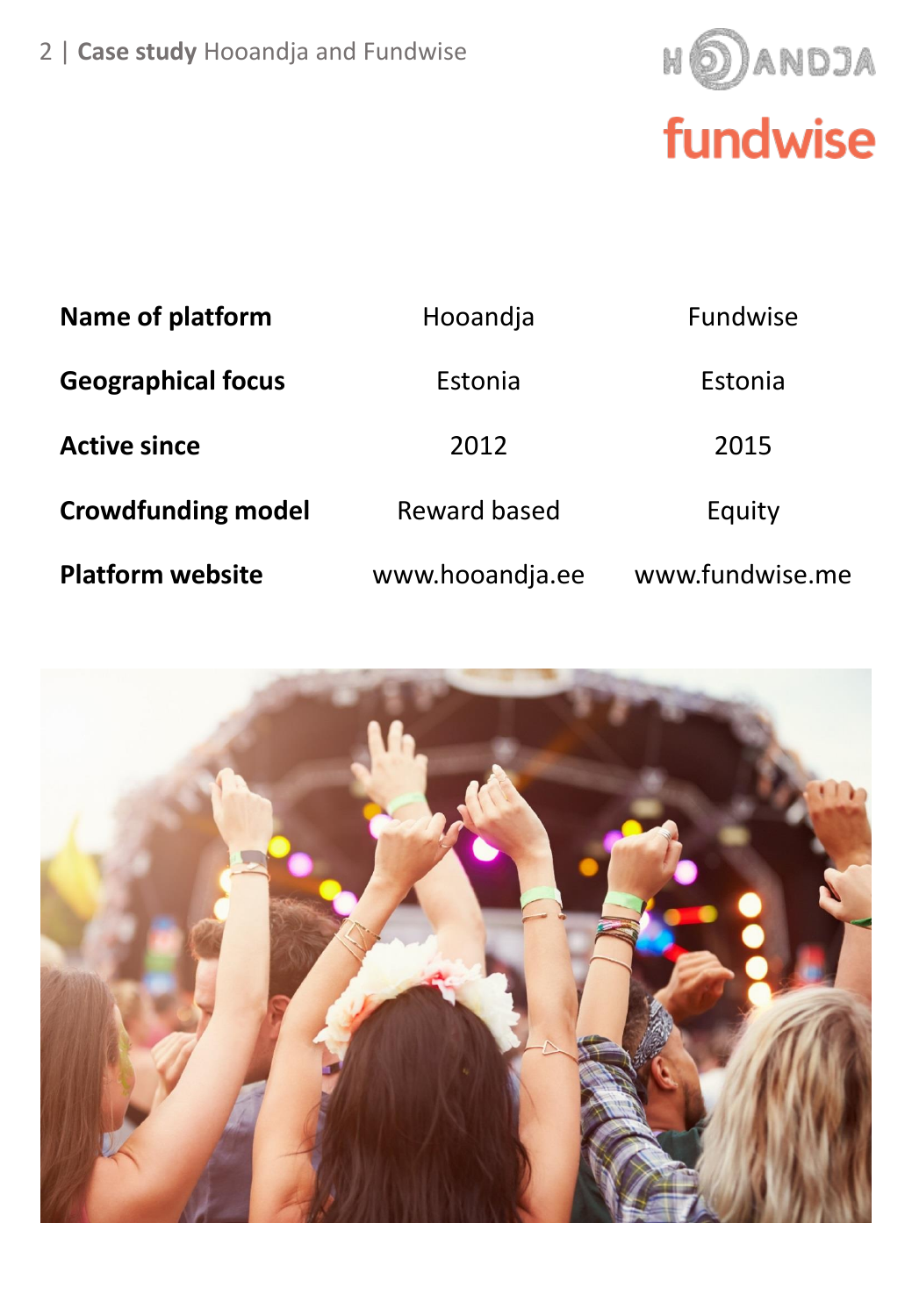# About Estonia and crowdfunding

Estonia is one of the three Baltic countries, together with Latvia and Lithuania. Estonia is well known for having introduced a government system based on internal e-Residency: e-voting, e-taxing. Recently Estonia established e-Residency for all nationalities: a digital identity with the possibility of running a company online from anywhere in the world. So one would expect that online funding would be booming. But not in the beginning. Henri Laupmaa, the founder of Hooandia (www.hooandja.ee), first tested his idea for a crowdfunding platform on his friends 5 years ago, and most of them thought that Estonians were too reserved to put their backing of a project online. There was no word for crowdfunding yet in the Estonian language. He started with Hooandja in 2012 anyway, as a donation/reward based crowdfunding site for the creative sector. In 2015 he founded a second crowdfunding platform, now for equity crowdfunding: Fundwise (www.fundwise.me), because some of the companies which first raised money on Hooandja now needed more investment funding. Fundwise does not restrict itself to the creative sector, but it offers crowdfunding possibilities for gaming and artisan products. Estonia has only 1.3 million inhabitants which immediately raises the question of the financial sustainability of crowdfunding platforms.

On the other hand, Estonia has the second highest amount of crowdfunding per inhabitant of Europe (p.29 of Sustaining momentum, the 2nd European alternative finance industry report, Cambridge Centre for Alternative Finance, September 2016).

On Hooandja €1,990,210 has been raised for 629 projects by 64,215 backers (numbers retrieved on April 19, 2017). Most projects are about CD's, movies and documentaries, books, festivals and theatre productions.

On Fundwise €551,757 has been raised by 7,403 investors for 10 companies (numbers retrieved on April 19, 2017). The current focus is on small firms which need capital to grow. Most of them sell artisan products, but there is also a game production company.

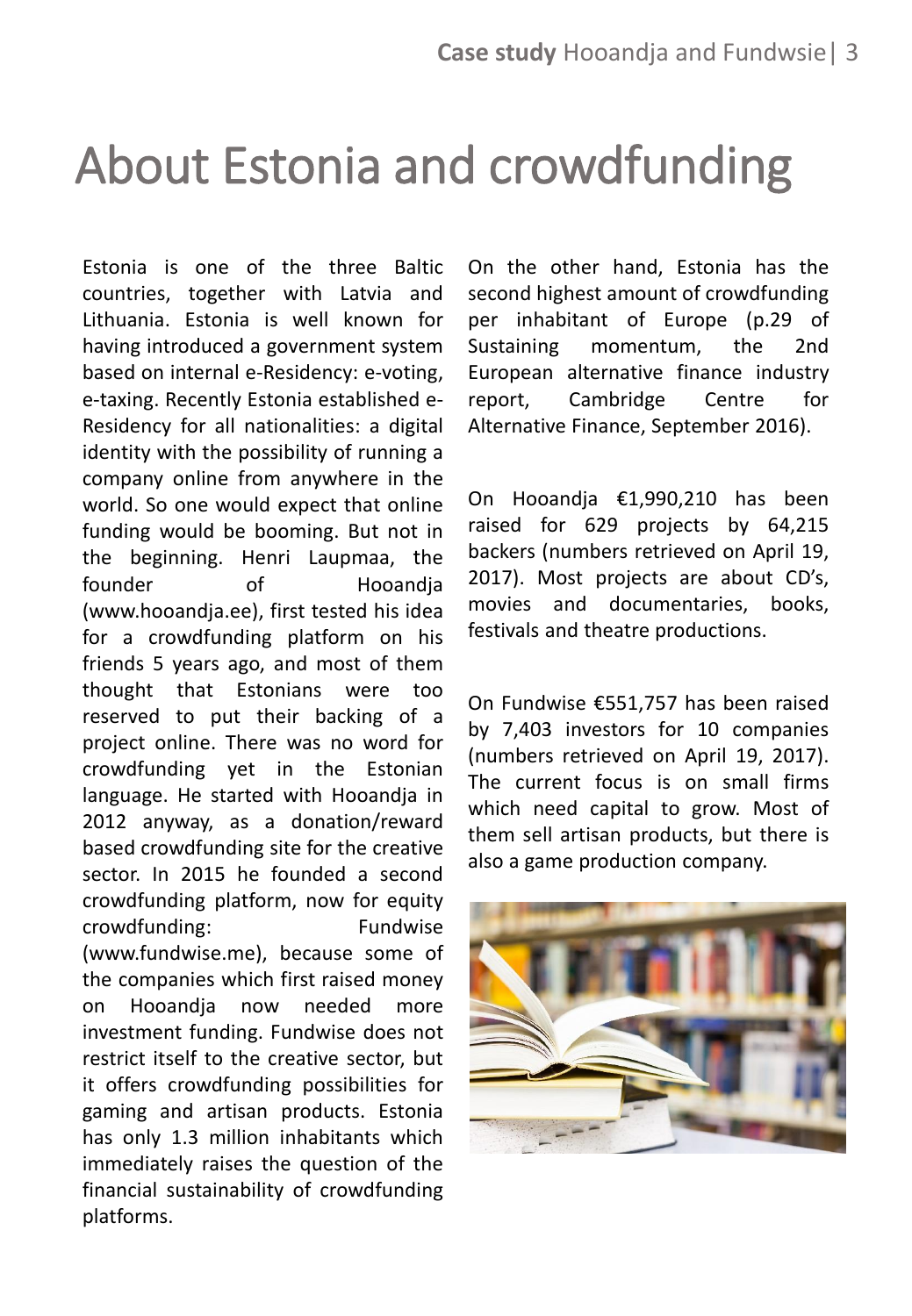#### **Partnerships and income**

Hooandja takes a fee of 5% of the money raised for a successful project. When the project also wants an English language page, the fee is 7%. Its income is not public, but if you calculate 5% of the total of the money raised, the fee is less than  $\epsilon$ 200,000 in 5 years. The site has run a crowdfunding campaign in 2016 to be able to build a new site and has raised €5,000 for this purpose.

Hooandja is supported by 10 partners. Some of them are partners who promote the site, one of them is a bank (LHVpank), another is an online cultural newspaper (Müürileht). A legal firm called Glimstedt, supports them in-kind with legal support. There is also funding by two partners which support NGO's. Swedbank supported setting up Hooandja as they also did with Fundwise. Swedbank had a small crowdfunding site on its own which has ceased to exist since Hooandja started operating. Nordeabank is a matchfunding partner, they provide extra funding for projects that meet their funding criteria in the areas of culture and youth.

Fundwise has a different set of partners. Fundwise is linked to the Estonian network of business angels, EstBAN. Swedbank takes care of all the financial transactions. Deloitte Legal contributes in hours for the legal issues.

Glimstedt offers legal services to the entrepreneurs. And Fundwise is part of the public-private cluster organisation for financial services of Estonia: FinanceEstonia.

The fee of Fundwise is 5% of the amount raised for successful projects, with a minimum of €1,000, for successful projects. This fee is also applied if the campaign reaches its original goal within 90 days after the closing of the campaign through other kinds of funding. Included in the service is up to 30 hours of legal advice, campaign marketing, consultancy and project management. Additional hours are billed at €70 per hour, excluding VAT.

#### **Partnership model**

Since the founder of both platforms is crucial in establishing the partnerships, it is important to introduce him. Henri Laupmaa is a well-known figure in Estonia. He is member of the Estonian Presidents Thought Council, member of the board of the Estonian Fund for Nature and co-organizer of TEDxTallin. Before starting the crowdfunding platforms Henri Laupmaa had already set up several crowdsourcing platforms and actions, for example to have 50,000 people clean illegal waste in one day.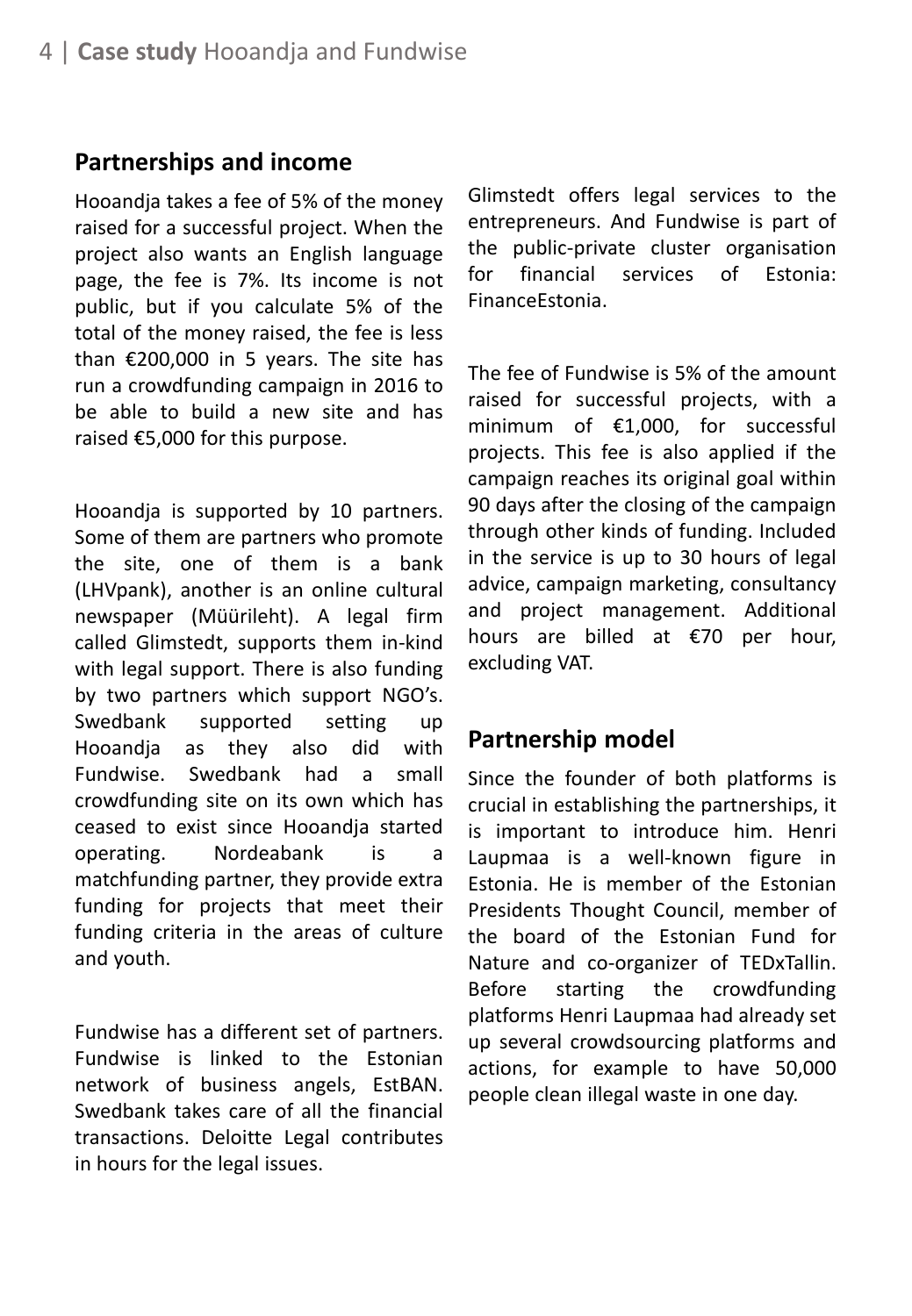#### **Model of cooperation**

For Hooandja there are three partnership models:

- 1. Partners for the promotion of the platform and its activities
- 2. Funding partners, which support the platform itself.
- 3. Service partners, which deliver inkind specialized services and knowledge, such as legal and marketing advice.

Fundwise has a smaller list of partners.

- 1. There are two network partners. EstBAN (business angel network) is a partner in bringing forth potential entrepreneurs for the site. Fundwise can also approach members of EstBAN as potential investors. FinanceEstonia provides access to the financial ecosystem of Estonia.
- 2. The other partners deliver services. Deloitte Legal delivers services in setting up the legal framework for Fundwise and deals with the regulations on a national and European level. Glimstedt offers legal services to the companies on Fundwise and Swedbank takes care of the financial system underlying Fundwise.

Since Estonia is too small for an equity crowdfunding platform to grow, Fundwise is looking for expansion possibilities, first in the other

Baltic States and later further in Europe. This will have consequences for future partnerships.

#### **Deloitte legal**

The partnership with Deloitte Legal is an example of the reciprocal relationship between a crowdfundng platform and a partner. Before entering a partnership with Fundwise, Deloitte Legal was a traditional law firm. There was no understanding of the disruptive changes large companies are going through because of digitalization and because of the development of fintech companies. The legal issues concerning crowdfunding in general and the different forms of crowdfunding of Hooandja (donation/reward) and Fundwise (equity), the diverse development of regulation in different countries and the implications for the European level required a whole new area of knowledge development. This expertise is crucial if platforms want to expand beyond the borders of their own country. It aided Deloitte Legal to develop new expertise in this fast changing field and helped branding the company as a frontrunner. Merit Lind as head of the law firm is also chairing the Crowdfunding Expert Group of FinanceEstonia and has in this position a direct link to any government regulatory framework concerning crowdfunding in Estonia. It helped getting a government proposal off the table that would limit the possibilities of future crowdfunding.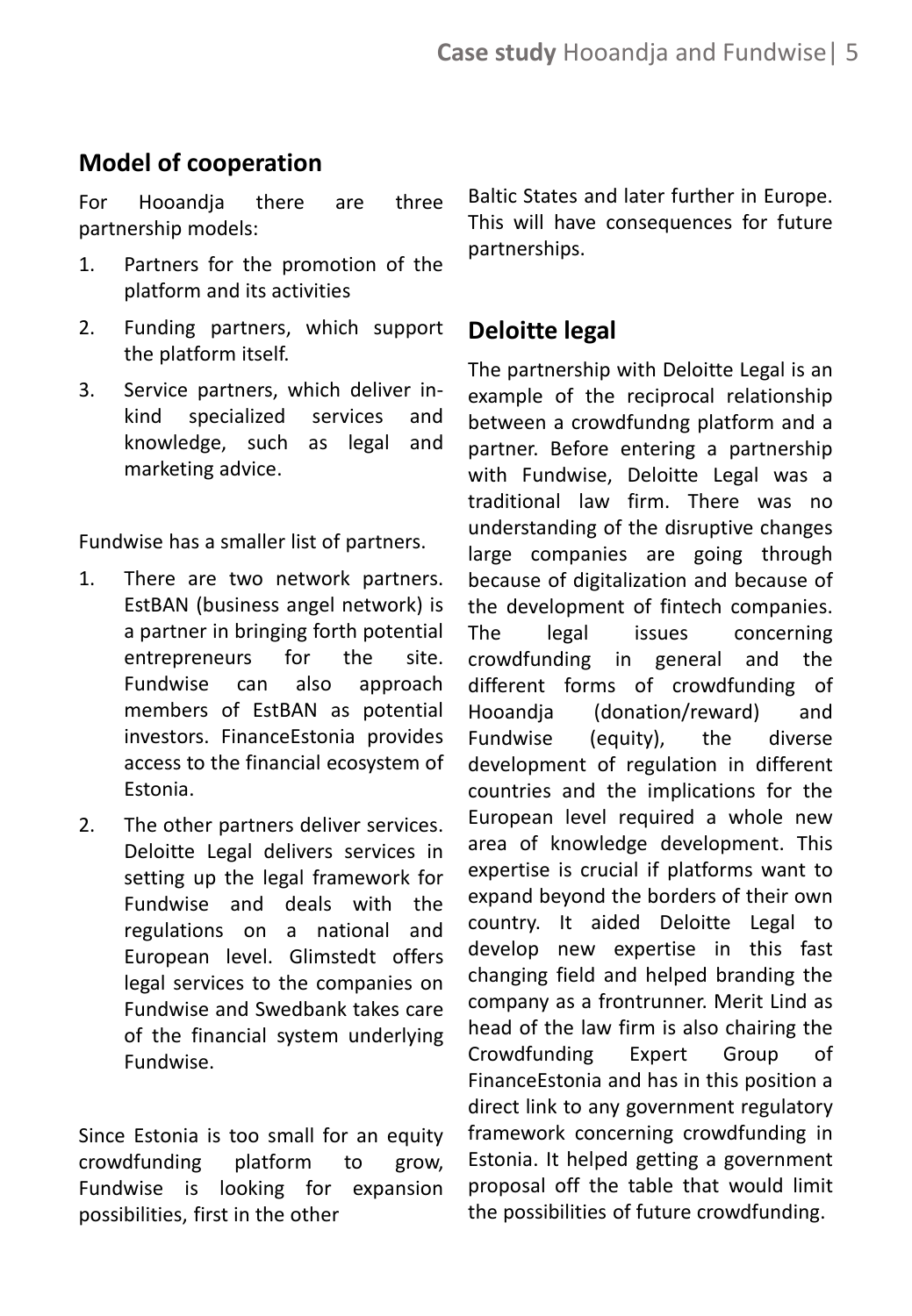# Impact of partnerships and critical success factors

#### **Impact on the platform**

For both Hooandja and Fundwise the partners are indispensable. The country is quite small for a donation/reward platform or an equity platform to be economically sustainable. A platform needs to have funding partners to keep the platform in existence and service partners to deliver specialized expertise that otherwise could not be delivered.

#### **Impact on the partners**

The funding partners of Hooandja are NGO-supporting organisations. Supporting a crowdfunding platform such as Hooandja is a means to empower the sharing and crowdsourcing economy. Crowdfunding enables the development and implementation of projects that bring people together, which is one of their goals.

For the service partners of both Hooandja and Fundwise the value of the partnership lies in the acquisition of knowledge and expertise within a new and developing domain. By their in-kind donations they also associate their own firm with these new developments and strengthen its brand value.

Especially for banks the involvement in crowdfunding enables them to follow new developments in fintech and have an insider´s view on trends that might affect their future.

### **Critical success factors of the platform and partnership model**

For both Hooandja and Fundwise the position of the founder is crucial. His network and position within the Estonian society, grown from his previous work, enables the composition of a specific range of partnerships that fits each of the two crowdfunding platforms.

These partnerships are also critical success factors for the survival of both platforms. The provided funding and specialized expertise by the service partners are crucial factors for the performance of the platforms.

A third critical success factor is the scale of the geographic area the platforms cover. In itself Estonia is a relatively small country of 1.3 million inhabitants which is a challenge for the potential to survive in the long run for both platforms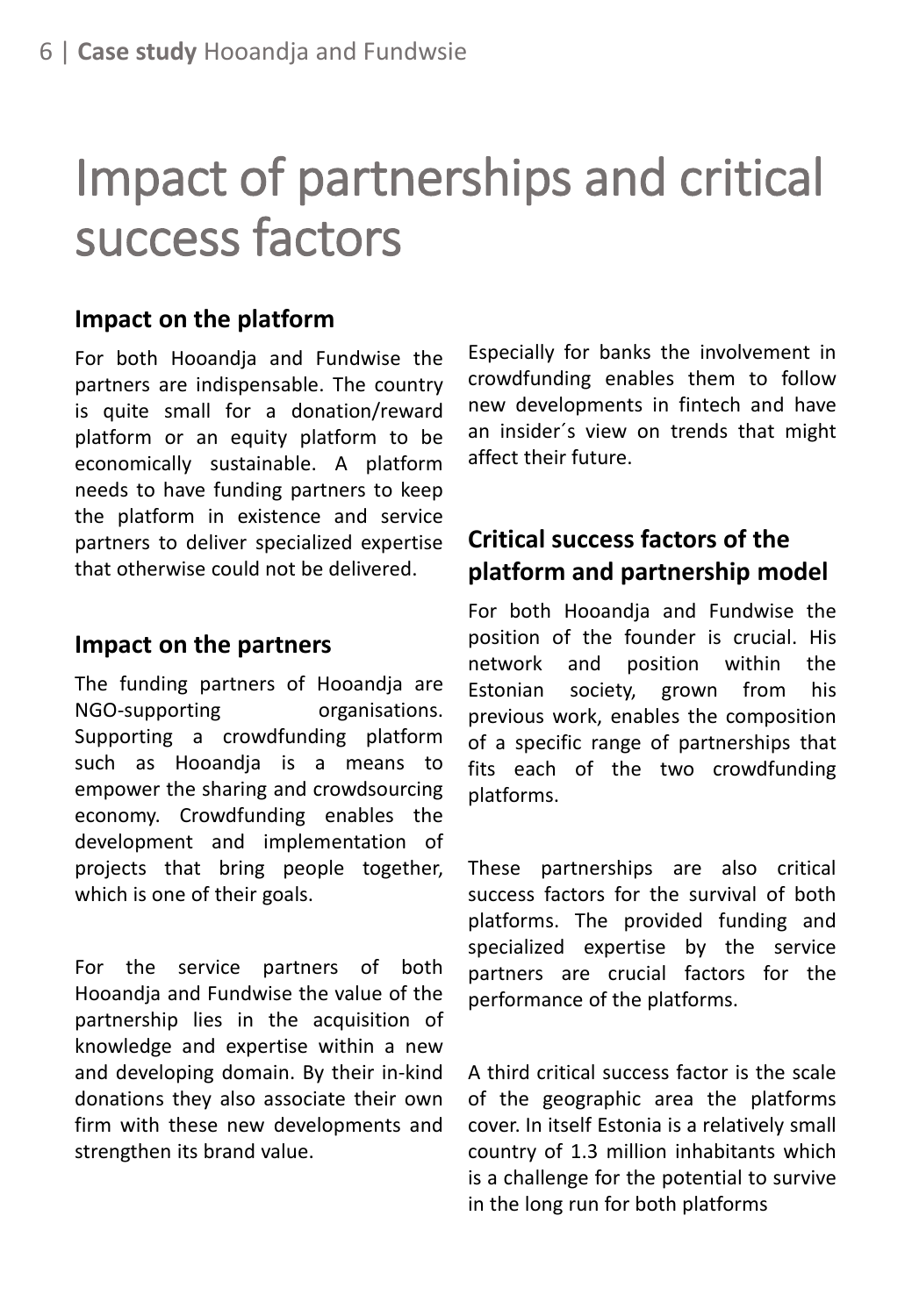# Overall conclusions

### **Crowdfunding platforms in a smaller country**

The positions of both Hooandja and Fundwise are probably exemplary for crowdfunding in a smaller country. The presence of a local platform stimulates many professionals within the cultural and creative sector to put up their projects for crowdfunding, attracting the nearby crowd. A local platform represents the cultural specifics of the country and knows how to play into those target groups that might be helpful for a specific project.

On the other hand, the scale limits of a smaller country also limit the economic sustainability of such a platform that cannot survive without funding partners. For an equity crowdfunding platform like Fundwise this dilemma is even more significant. Estonia as a country cannot provide enough small and medium business needing equity crowdfunding. Fundwise will have to expand to other countries to grow and have a chance of becoming economically sustainable.

### **From donation/reward to equity crowdfunding**

The development of both a donation/reward and an equity crowdfunding platform by the same founder is intriguing.

It is exemplary of the state of crowdfunding for the cultural and creative sector. The large majority of campaigns take place on a donation/reward platform which reflects the project-by-project nature of most creative professionals. Most of them live from project to project and miss the financial literacy and knowhow to develop into a business that could profit from other types of crowdfunding, such as lending and equity.

Building an equity crowdfunding platform after a donation/reward crowdfunding platform forces to broaden the scope of the kind of business that a platform wants to attract. While at the same time retaining the knowhow and experience of working in the cultural and creative sector.

If the cultural and creative sector wants to grow as a business sector it has to develop the ability to grow from a project-by-project endeavour to a more sustainable business perspective. The availability of different kinds of crowdfunding platforms is then a necessity as the cultural and creative sector needs a financial ecosystem that provides all kinds of financial services. In this way the building of an equity crowdfunding platform after a donation/reward platform preludes the future of the cultural and creative sector.